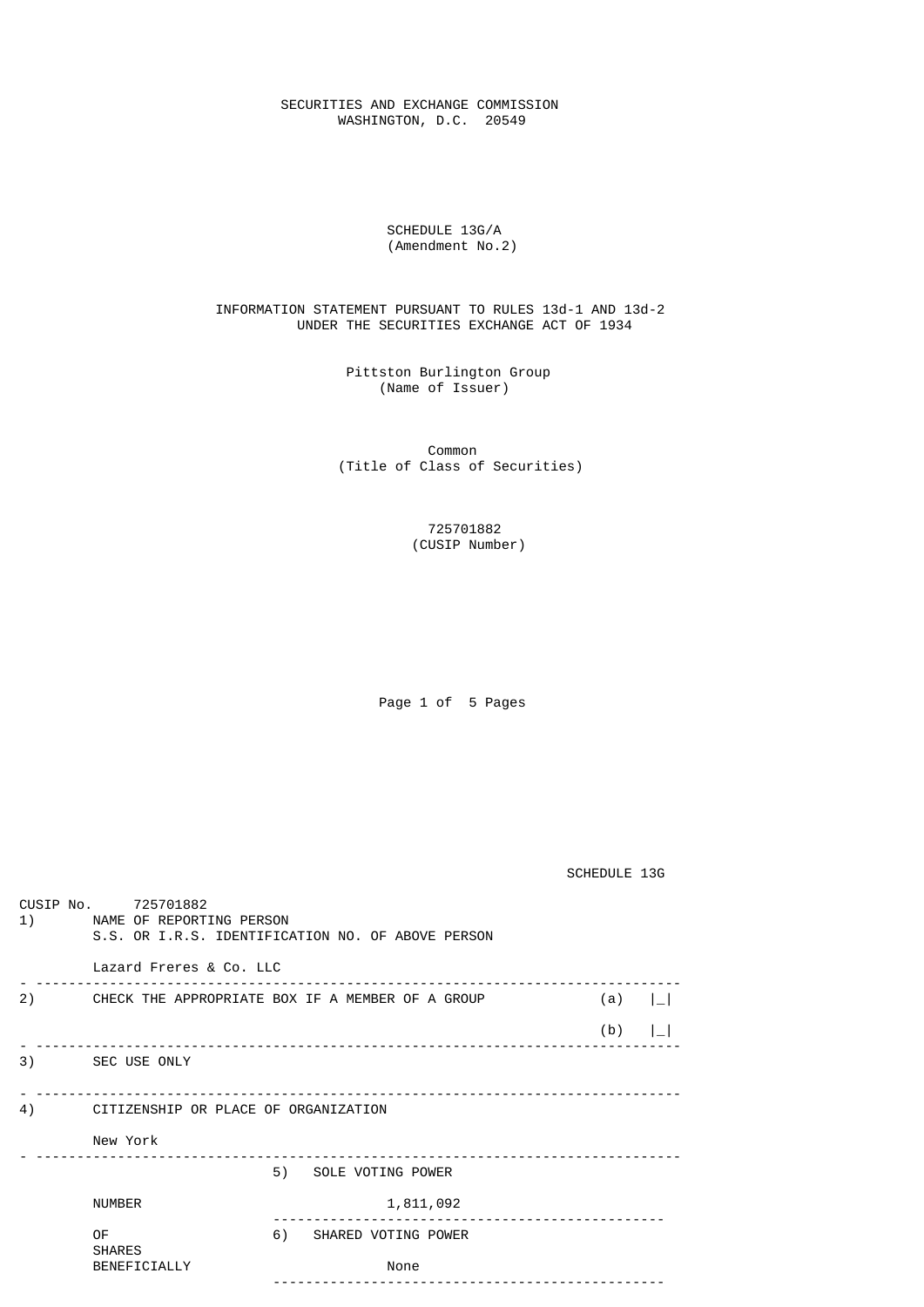|     | OWNED BY<br><b>EACH</b><br>REPORTING                         |    | 7) SOLE DISPOSITIVE POWER<br>2, 164, 167                                |  |  |  |
|-----|--------------------------------------------------------------|----|-------------------------------------------------------------------------|--|--|--|
|     | <b>PERSON</b>                                                | 8) | SHARED DISPOSITIVE POWER                                                |  |  |  |
|     | WITH                                                         |    | None                                                                    |  |  |  |
| 9)  | AGGREGATE AMOUNT BENEFICIALLY OWNED BY EACH REPORTING PERSON |    |                                                                         |  |  |  |
|     | 2, 164, 167                                                  |    |                                                                         |  |  |  |
| 10) |                                                              |    | CHECK BOX IF THE AGGREGATE AMOUNT IN ROW (9) EXCLUDES CERTAIN SHARES  _ |  |  |  |
|     |                                                              |    | 11) PERCENT OF CLASS REPRESENTED BY AMOUNT IN ROW (9)                   |  |  |  |
|     | 10.41%                                                       |    |                                                                         |  |  |  |
| 12) | TYPE OF REPORTING PERSON                                     |    |                                                                         |  |  |  |
|     | ΙA                                                           |    |                                                                         |  |  |  |
|     |                                                              |    |                                                                         |  |  |  |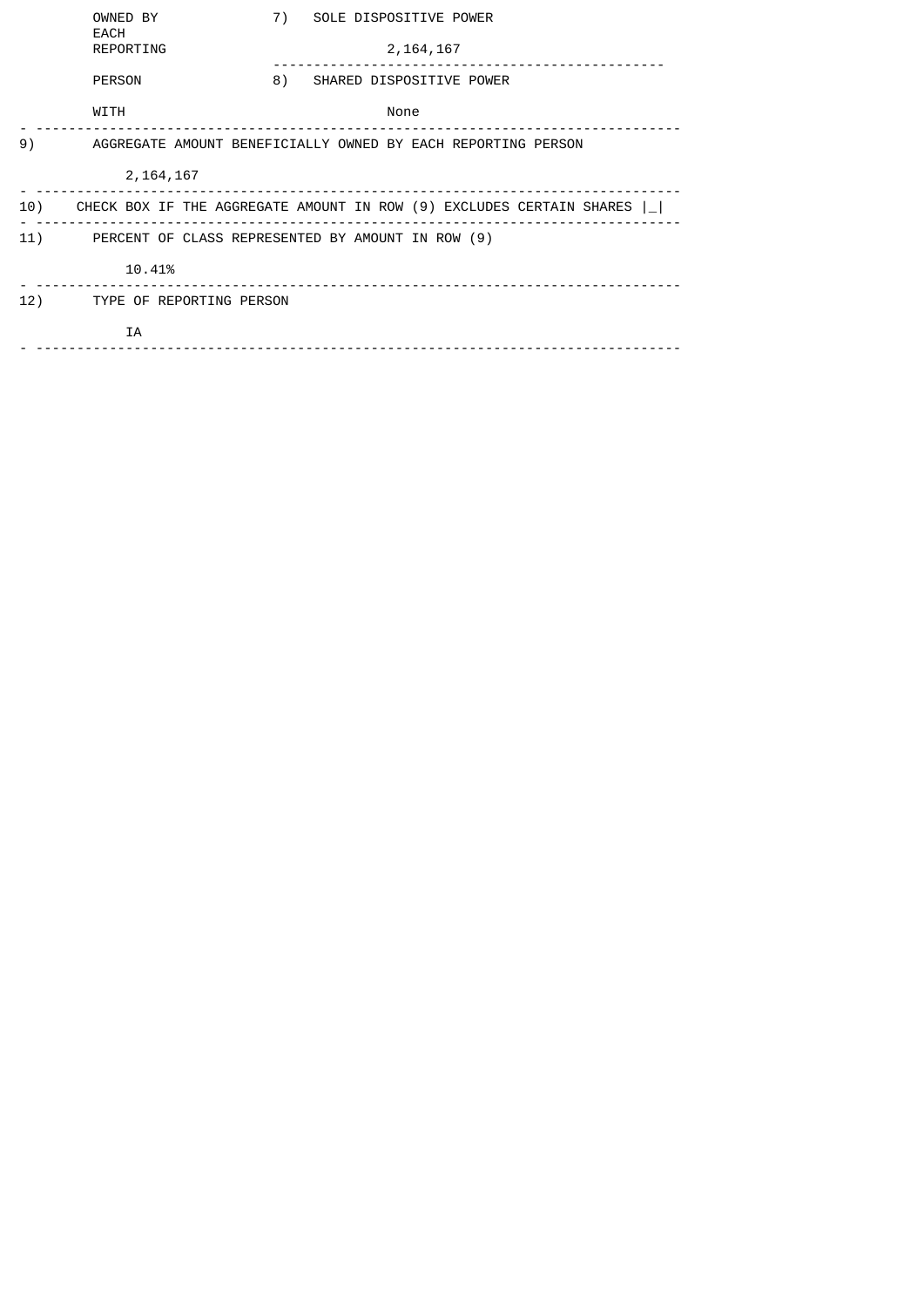```
 Schedule 13G
```
Item 1(a). Name of Issuer: Pittston Burlington Group Item 1(b). Address of Issuer's Principal Executive Offices: 1000 Virginia Ctr. Parkway Glen Allen, VA 23060 Item 2(a). Name of Person Filing: Lazard Freres & Co. LLC Item 2(b). Address of Principal Business Office or, if None, Residence: 30 Rockefeller Plaza New York, New York 10020 Item 2(c). Citizenship: New York Limited Liability Company Item 2(d). Title of Class of Securities: Common Stock Item 2(e). CUSIP Number: 725701882 Item 3. If this statement is filed pursuant to Rules 13d-1(b), or 13d-2(b), check whether the person filing is a: | | (a) Broker or Dealer Registered Under Section 15 of the Act |X| (e) Investment Adviser registered under section 203 of the Investment Advisers Act of 1940 Item 4. Ownership.

(a) Amount beneficially owned: 2,164,167

(b) percent of class: 10.41%

(c) Number of shares as to which such person has: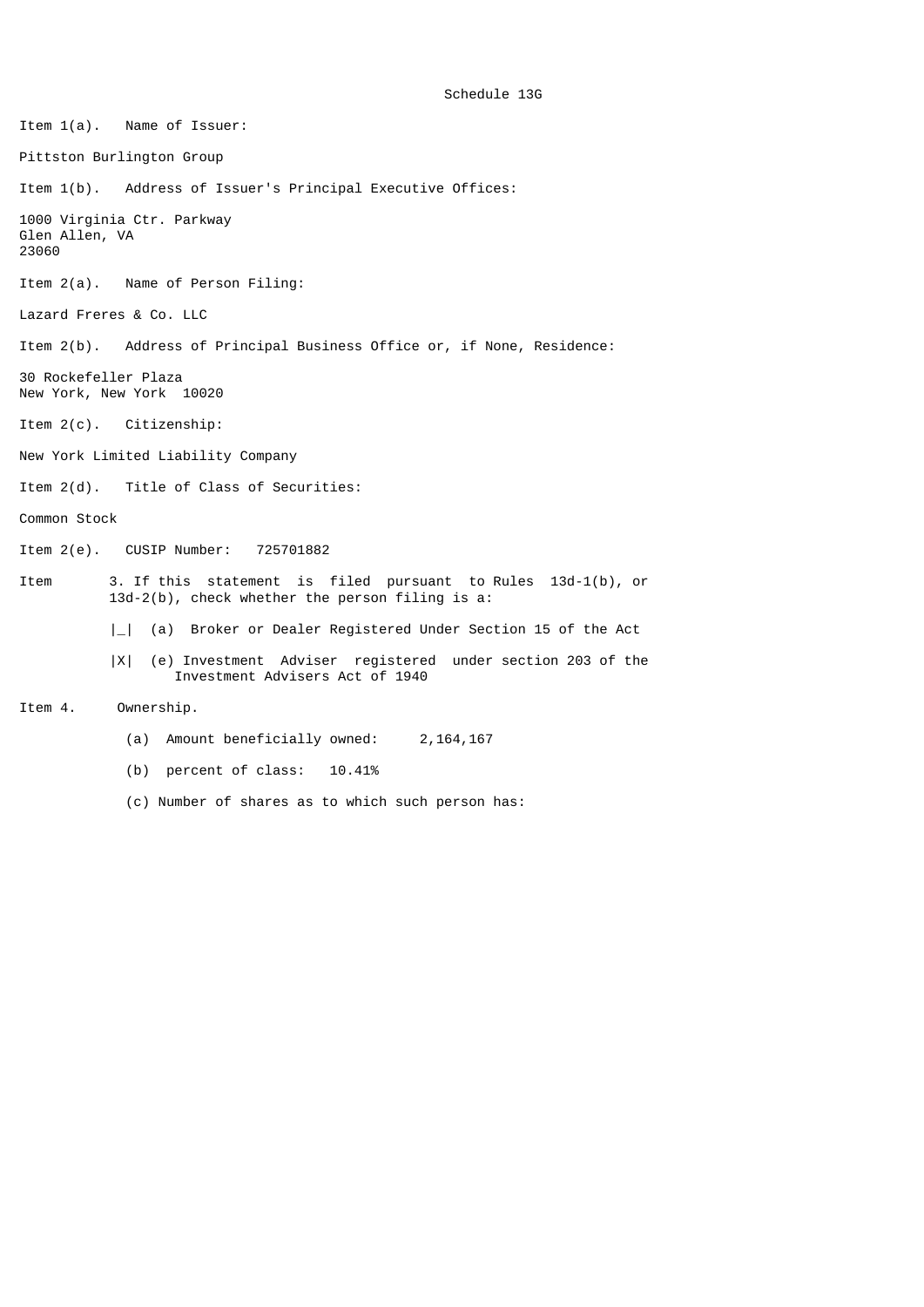- (i) Sole power to vote or to direct the vote: 1,811,092
- (ii) Shared power to vote or to direct the vote: None
- (iii) Sole power to dispose or to direct the disposition of:2,164,167
- (iv) Shared power to dispose or to direct the disposition of:None

Item 5. Ownership of Five Percent or Less of a Class.

Not applicable

Item 6. Ownership of More than Five Percent on Behalf of Another Person.

 Clients of the Reporting Person have the right to receive dividends and proceeds of sale of the securities reported on this Schedule. To the knowledge of the Reporting Person, no such person has an interest relating to more than five percent of the class of such securities.

Item 7. Identification and Classification of the Subsidiary Which Acquired the Security Being Reported on by the Parent Holding Company.

Not applicable

Item 8. Identification and Classification of Members of the Group.

Not applicable

Item 9. Notice of Dissolution of Group.

Not applicable

Item 10. Certification.

 By signing below I certify that, to the best of my knowledge and belief, the securities referred to above were acquired in the ordinary course of business and were not acquired for the purpose of and do not have the effect of changing or influencing the control of the issuer of such securities and were not acquired in connection with or as a participant in any transaction having such purposes or effect.